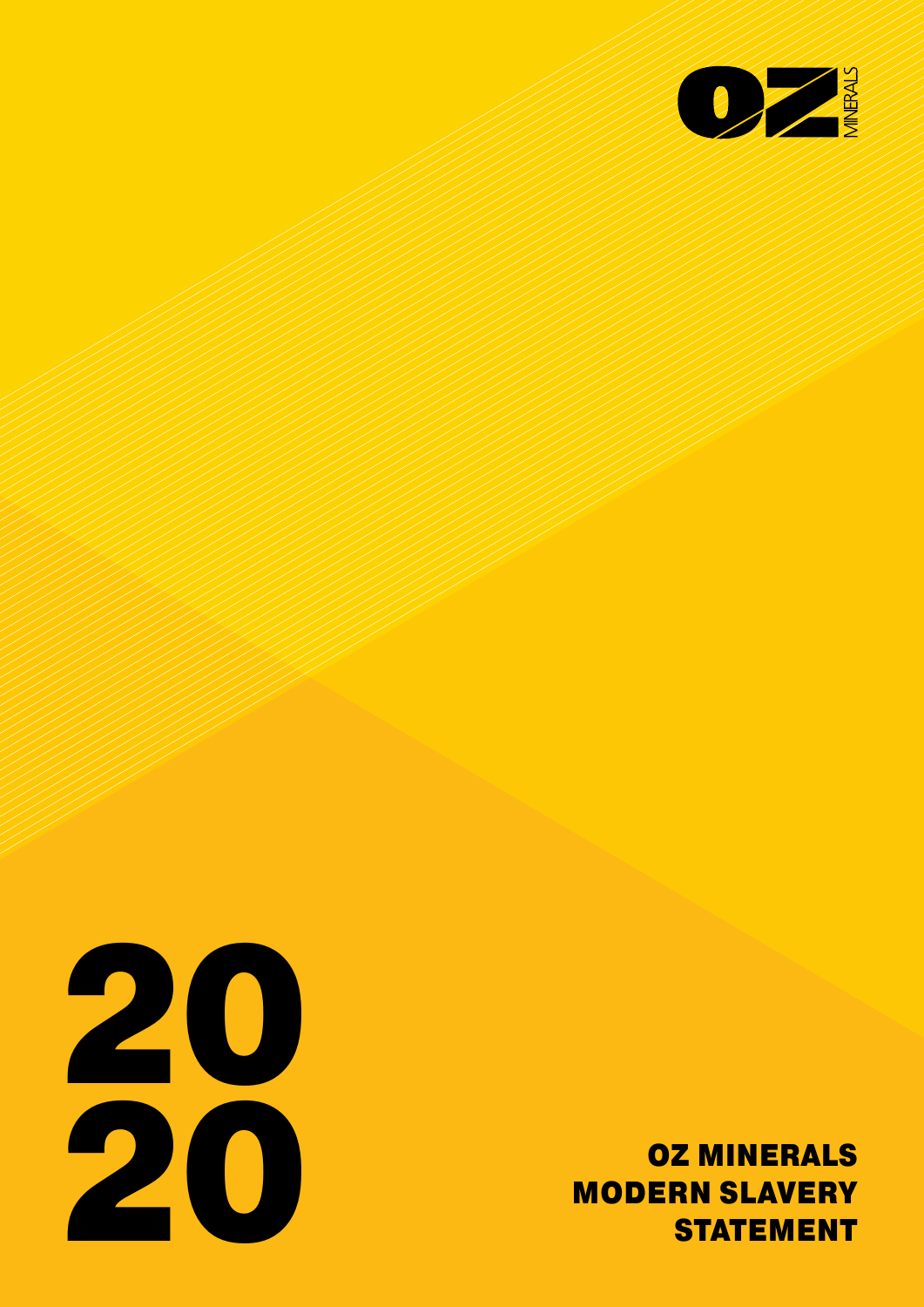# MODERN SLAVERY TATEMENT

This Statement has been prepared as a joint statement pursuant to section 14 of the Modern Slavery Act 2018 (Cth) (the Act) by OZ Minerals Limited ABN 40 005 482 824 and ACN 005 482 824 and the following reporting entities for the reporting period 1 January 2020 to 31 December 2020:

- ⁄OZ Minerals Carrapateena Pty Ltd ABN 94 149 626 255 and ACN 149 626 255;
- ⁄OZ Minerals Prominent Hill Operations Pty Ltd ABN 63 091 546 691and ACN 091 546 691;
- ⁄OZ Minerals Services Pty Ltd ABN 34 629 461 481 and ACN 629 461 481,

(together, OZ Minerals).

References to 'our' and 'we' in this Statement are references to OZ Minerals.

This is OZ Minerals' first Modern Slavery Statement and sets out the information required by the Act and describes the risks of Modern Slavery in our business and supply chains, our responses to those risks and how we evaluate the effectiveness of our management responses.

To better understand the Modern Slavery risks in our supply chain we issued a questionnaire to selected suppliers based on both spend and the risk of Modern Slavery breaches based on their location and/or industry. Suppliers were also asked to provide supporting documentation demonstrating their responses to Modern Slavery. This information has been used to inform our Statement and identify opportunities to strengthen our approach.

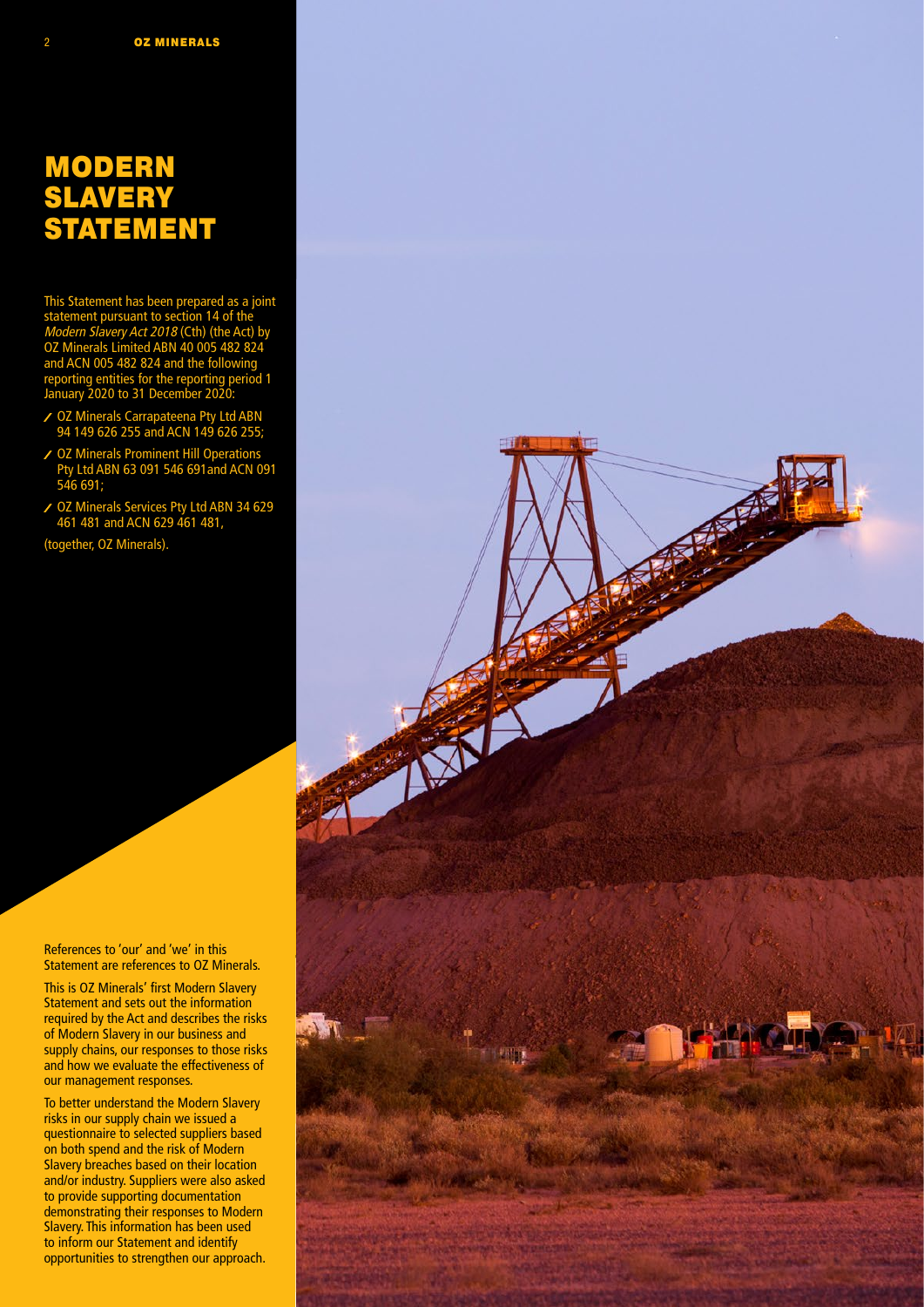#### OUR CONTEXT

OZ Minerals is a copper-focused, global, modern mining company based in South Australia with a global workforce of 3,128 people as of 31 December 2020, including contractors. Listed on the Australian Securities Exchange (ASX100), we have a growth strategy focused on creating value for our Stakeholders – employees, communities, shareholders, governments, and suppliers. We have a devolved organisational model of Corporate Functions and Assets that are further organised into various departments based on the work we do.

We own and operate open pit and underground mining and processing facilities in Australia and Brazil. We also have a pipeline of earn-in agreements with experienced exploration companies in Australia and internationally to create organic growth opportunities.

Modern Slavery is a global issue that business has an important role in addressing and preventing. OZ Minerals expects that our employees and suppliers will not tolerate any adverse impacts on Human Rights within our Assets or supply chains, including incidents of Modern Slavery. We recognise that Modern Slavery has the potential to exist within the supply chain in various forms including:

- ⁄forced labour
- ⁄child labour
- ⁄debt bondage
- ⁄human trafficking
- ⁄abuse of requirements for a minimum living wage
- ⁄discriminatory employment practices.

Modern Slavery is a complex issue, but we are committed to continuing to strengthen our approach to identifying, assessing, mitigating and addressing Human Rights risks, including Modern Slavery, as part of our Human Rights Performance Standard ([ozminerals.com/sustainability/performance](https://www.ozminerals.com/sustainability/performance-standards/)[standards](https://www.ozminerals.com/sustainability/performance-standards/)).

Our Global Performance Standards are informed by globally recognised declarations, principles and goals including:

- ⁄Universal Declaration on Human Rights
- ⁄United Nations Guiding Principles on Business and Human Rights
- ⁄UN Voluntary Principles on Security and Human Rights
- ⁄United Nations Sustainable Development Goals.

### OUR CHOICES AND OUR APPROACH

#### **Strategy**

Creating value for our Stakeholders is at the centre of our Strategy. We believe that only when we are creating value for all our Stakeholders will we be a sustainable and successful company. The elements of our strategy are Partnering, Lean and Innovative, Devolved and Agile, Global Copper and Investing Responsibly; and these are underpinned by our How We Work Together (HWWT) principles.

Our strategy outlines what our people focus on, how they work, how they create value and how they deliver. Our purpose, *'Going beyond what's possible to make lives better'*, articulates how we intend to evolve, transform and be a part of something **greater** 

Within this strategic context, taking action to contribute to combatting Modern Slavery and Human Rights abuses creates value for our Stakeholders and the Company.

#### **Governance**

OZ Minerals has a devolved operating model. The OZWay is the governance framework for OZ Minerals. We have a suite of Global Performance Standards, Global Process Standards and Specifications which set the minimum mandatory requirements and the authorities delegated to roles across the company. We also have our Code of Conduct which outlines what is expected of everyone who works for OZ Minerals. It's designed to ensure that everything we do at OZ Minerals creates value for our Stakeholders and business is conducted with honesty and integrity so we can achieve our Purpose.

Within this framework, our Risk Process Standard and our Global Performance Standards are the primary means of defining the corporate and asset level accountabilities for identifying, assessing, addressing and reviewing Modern Slavery risks in OZ Minerals and our upstream and downstream supply chains.

The OZ Minerals governance system is anchored by risk management. The Risk system is structured around an assessment of the level of impact on each of our Stakeholders. Our devolved model requires Assets and Functions to undertake their procurement activities and such activities require a risk assessment against our Stakeholder groups. The 2018 Global Slavery Index ranked Australia and Brazil as low risk countries for Modern Slavery.

Regular reviews are conducted to ensure our Process and Global Performance Standards and Specifications reflect changing regulatory requirements and societal expectations. Below is a depiction of The OZWay governance framework.



#### The OZWay governance framework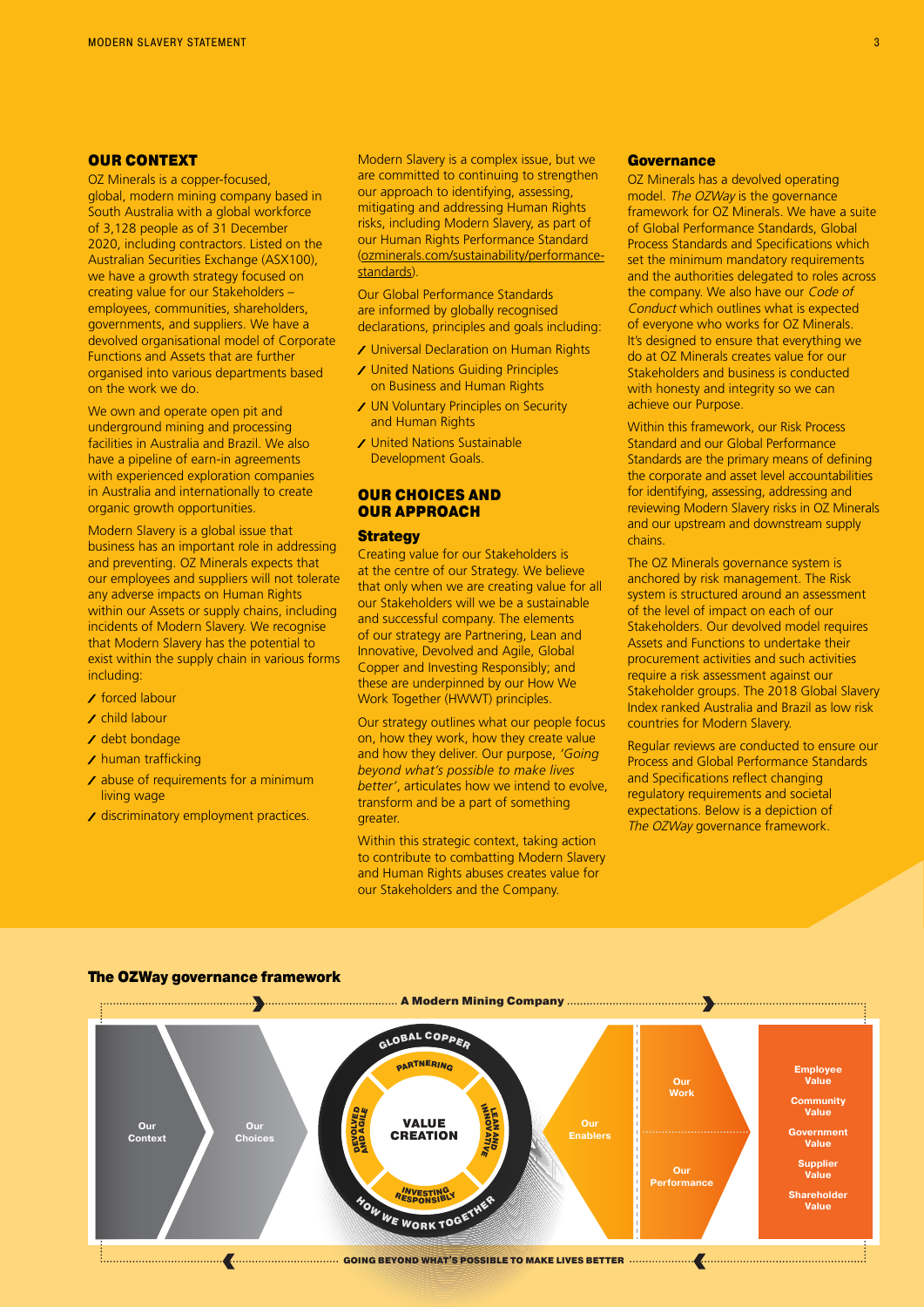#### OUR STRUCTURE, OPERATIONS AND SUPPLY CHAINS

#### Our Structure

Our devolved model has a structure of Corporate Functions and Assets that are further organised into various departments based on the work we do. Our Corporate Functions perform activities related to key business process and/or strategy elements and are the default service providers to other Corporate Functions globally. Our Assets are our sites within a specific geographical area (e.g. Carrapateena).

Under our devolved model, our Corporate Functions and Assets are empowered to make timely, value-creating decisions that are within our risk appetite, which is reflected in the delegated authorities written into our Global Process Standards. The OZWay is a critical enabler, allowing the Corporate Functions to govern, innovate, grow the company and manage our Stakeholder relationships, whilst the Assets focus on what they do best – maximise the value of their business. Underpinning The OZWay is our HWWT principles, which are a set of behaviours that everyone that works for OZ Minerals is expected to comply with, which creates the unique OZ Minerals.

#### Our Operations

#### **Australia**

OZ Minerals owns and operates the copper–gold mines at Prominent Hill and Carrapateena, in South Australia. It also owns the West Musgrave copper–nickel Project in Western Australia which is in an advanced study phase.

#### **Brazil**

OZ Minerals owns and operates the Carajás East Hub which includes the satellite Antas and Pedra Branca copper–gold mines in the State of Pará.

#### **Exploration**

OZ Minerals has a pipeline of earn-in agreements with experienced exploration companies in Australia and internationally including Brazil, Peru and Sweden.

#### Our Supply Chains

The mining industry has complex supply chains. Our supply chain activities have global reach and cover the full life cycle of the mine from exploration through to post-closure and include: the procurement of goods (for example equipment and bulk commodities); operational and technical services (for example transportation and logistics); and administrative and support activities.

In 2020, we paid circa \$1.2 billion globally to approximately 1,400 suppliers for goods and services for our Assets and offices. Our Global Performance Standards stipulate that, where possible, OZ Minerals is to buy locally and provide small enterprises with support to build local communities' procurement

opportunities. Our largest spend categories are typically mining services, fuel, energy, transportation/logistics and materials. Our devolved operational model enables Asset procurement teams to manage most supplier relationships in partnership with our operations as many supplier arrangements are stable and long term.

The majority, by value, of our payments are made to goods and services suppliers in Australia and Brazil. 92 per cent, by number, of the suppliers to our Australian Assets are Australian owned or operated. We generally work with suppliers local to the countries in which we operate. We also procure from countries where we do not have any operations, and in recent years have expanded procurement from suppliers from market competitive countries. The majority of these suppliers come from Germany, India, United Kingdom, Singapore, South Korea and Sweden.

We engaged regularly with our suppliers to understand the impact of COVID-19 on their businesses and we continue to work with them to help where we can. For example, we supported our supply partners to meet our COVID-19 health protocols and, through our COVID-19 Stakeholder Support Program, provided funds to build capability and resilience at local levels.

#### Our Work – Risk to OZ Minerals and Our Stakeholders

Our businesses have different Modern Slavery risks depending on various factors, including the level of Human Rights protection and enforcement in the jurisdictions in which they are operating. We use tools to better understand local Human Rights contexts as well as exposure to related issues such as the Global Slavery Index and the Verisk Maplecroft Modern Slavery Index<sup>(a)</sup>.

Cross-functional teams have discussed the types of goods and services we procure that may be of higher risk from a Human Rights perspective including Modern Slavery. Construction, shipping, cleaning and catering and travel services were amongst the higher-risk activities identified depending on the local context. We have identified that increased due diligence around Human Rights including Modern Slavery may be needed when suppliers bring larger numbers of employees or contractors, especially those who are lower skilled and providing physical labour, onto OZ Minerals locations.

OZ Minerals' ability to identify some of its risk areas has been impacted due to changes to its suppliers caused by COVID-19. Additionally, OZ Minerals notes that the economic and social impacts of COVID-19 may have increased the risk of Modern Slavery exposure in some parts of its operations and supply chains.



the risk to business of exposure to practices of slavery, servitude, trafficking in persons and forced labour. Verisk Maplecroft Index scores are presented on a scale of 0–10, where 0 represents highest risk and 10 represents lowest risk.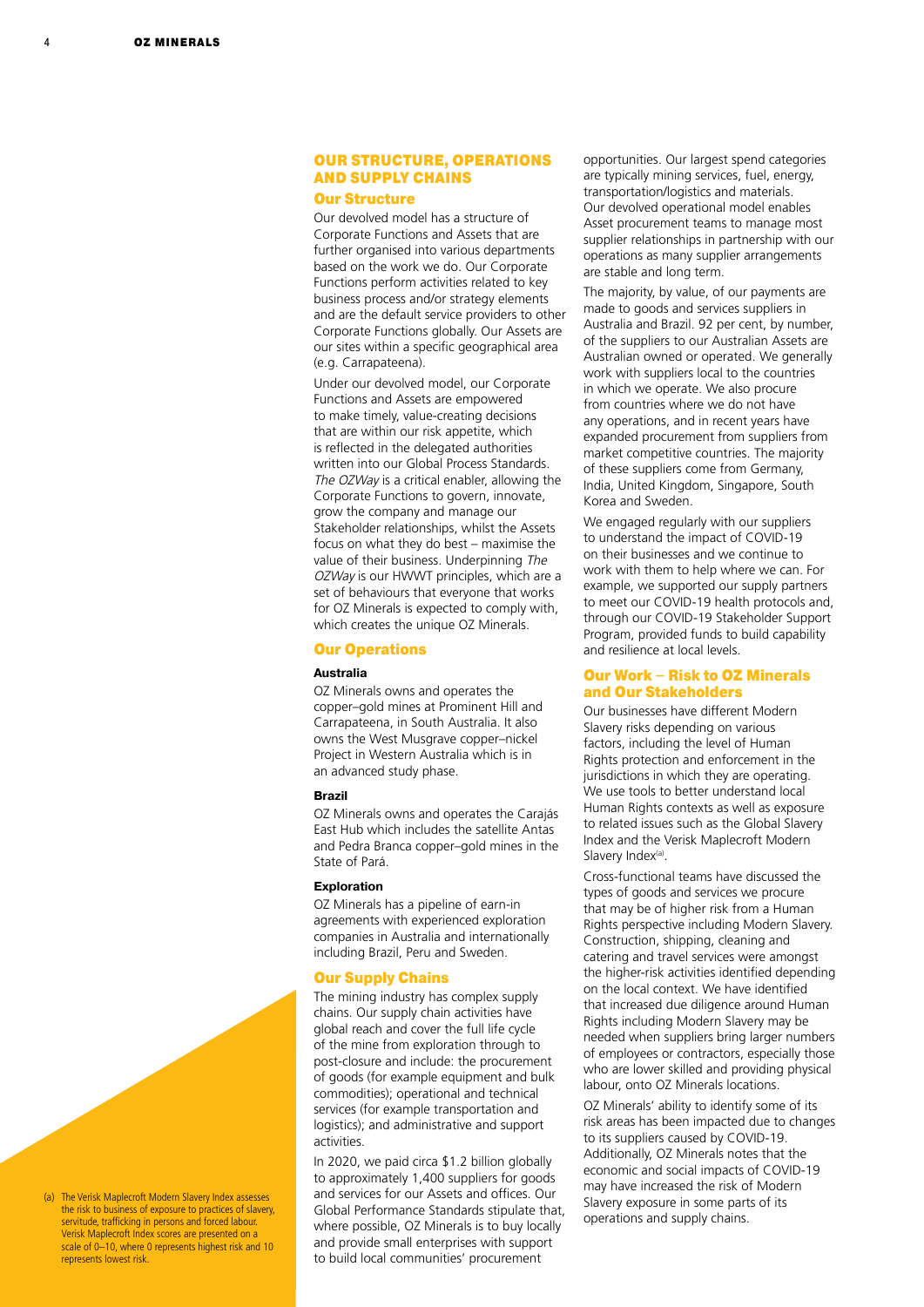#### ACTIONS TAKEN TO ASSESS AND ADDRESS THE RISKS OF MODERN SLAVERY

In addition to engaging directly with our suppliers to better understand our Modern Slavery risks, our Code of Conduct and suite of Policies and Standards reflect our commitment to acting ethically and with integrity in all our business relationships, as well as implement and enforce effective systems and controls to address the risk of Modern Slavery in our supply chains.

Modern Slavery is a Human Rights issue that does not occur in a vacuum. We recognise that there may be links to other areas of risk like corruption, and we endeavour to take an integrated approach to our assessments. Our controls include various Policies and Standards, some directly referencing Modern Slavery, others containing more general Human Rights requirements.

We have zero tolerance of Human Rights abuse and Modern Slavery. Through contractual arrangements and procurement principles, consultants, agents, contractors and suppliers are required to comply with the Company's Code of Conduct and OZ Minerals' Policies and Standards. The Company's standard terms and conditions also require minimum standards in ethical business practices, safety and environment, be met. Our Joint Venture partners are required to comply with the minimum criteria of OZ Minerals' Global Performance **Standards** 

Our Code of Conduct outlines what is expected of everyone who works for OZ Minerals including our responsibilities to shareholders, employees, government, suppliers, and the broader community. It also outlines how to raise concerns regarding illegal or potential misconduct via our Speak Up channels. In seeking to create value for our Stakeholders, our business relationships are built on our HWWT principles of Integrity, Innovating, Including, Collaborating, Planning and Delivering and the accompanying behaviours. Our Stakeholder Value Creation Policies and Global Performance Standards reject any form of Modern Slavery and prohibit the use of forced, bonded or child labour. All of these documents expressly apply to OZ Minerals' consultants, agents, contractors and suppliers and we strive to achieve equal compliance from our nonmanaged Joint Ventures and joint venture companies.

Our contractual arrangements and purchase orders with existing and new suppliers reflect OZ Minerals' position on Modern Slavery. They set out our expectations of suppliers, their subsidiaries and subcontractors with respect to key issues including Human Rights. This includes seeking to ensure all work is freely chosen and without the use of forced or compulsory labour. We may choose not to work with suppliers who do not meet our expectations. In addition, our Human Rights Performance Standard and Project Delivery Process Standard direct that commercial commitments must not be made without a supplier risk assessment and due diligence.

A periodic management review of our suite of Global Performance Standards included input from subject matter experts as well as from external advisors where necessary to ensure our Standards reflect regulatory changes and societal expectations. Our Human Rights Performance Standard incorporates the requirements and expectations of the Modern Slavery Act.

#### Due Diligence and continual improvement

We have in place systems to:

- ⁄identify and assess potential risk areas in our supply chains
- ⁄mitigate the risk of slavery occurring in our supply chains
- ⁄monitor potential risk areas in our supply chains
- ⁄protect whistleblowers through our Speak Up materials.

As part of our initiative to identify Modern Slavery and mitigate associated risks in our business and supply chains, we integrate Human Rights considerations, including Modern Slavery, into our own Assets' risk management processes. These include asset-based social risk analysis and impact assessments; incident reporting and audits; and security and Human Rights risk and impact assessments.

All Assets are required to investigate and resolve all actual, suspected and alleged human rights breaches that involve community members. Meaningful Stakeholder consultation, including with affected rights-holders as appropriate, plays a central role in these processes.

Due diligence regarding suppliers includes a range of steps applied as appropriate, such as pre-qualification checks, contractual arrangements and ongoing monitoring. Taking a risk-based approach, the decision to conduct detailed due diligence is based on the goods or services, country of origin and vendor including spend level. Due diligence reports cover identified Human Rights risks, including Modern Slavery.

#### **Training**

To ensure a high level of understanding of the risks of Modern Slavery in our supply chains and our business, we provide training to our employees. Awareness-raising is crucial in helping prevent and address Modern Slavery in our business and supply chains.

Our Global Performance Standards require all Assets to provide Human Rights awareness-raising to its employees, contractors and visitors appropriate to the local context.

Our online Human Rights training, which includes guidance around forced labour, has been mandatory for all employees in OZ Minerals since 2020. It explains that our salient Human Rights risks include labour rights issues. As of December 2020, 83 per cent of all employees had completed the training. We understand the need to build capacity amongst our own employees as well as suppliers on the importance of meeting these standards.

#### Address and Remediation

Grievance mechanisms can strengthen Human Rights due diligence by highlighting systemic issues and are important for the inclusion of worker voices. Under our Speak Up processes, OZ Minerals' confidential and independently operated whistleblowing service (Speak Up Policy) is available to all employees, suppliers and contractors to report concerns. Both Asset level grievance mechanisms and processes under the Speak Up material may be used to raise concerns about Modern Slavery.

When a Human Rights incident occurs, we seek to mitigate the situation as appropriate based on our policies and Global Performance Standards. In line with the United Nations Guiding Principles this may include remediation depending on our level of involvement.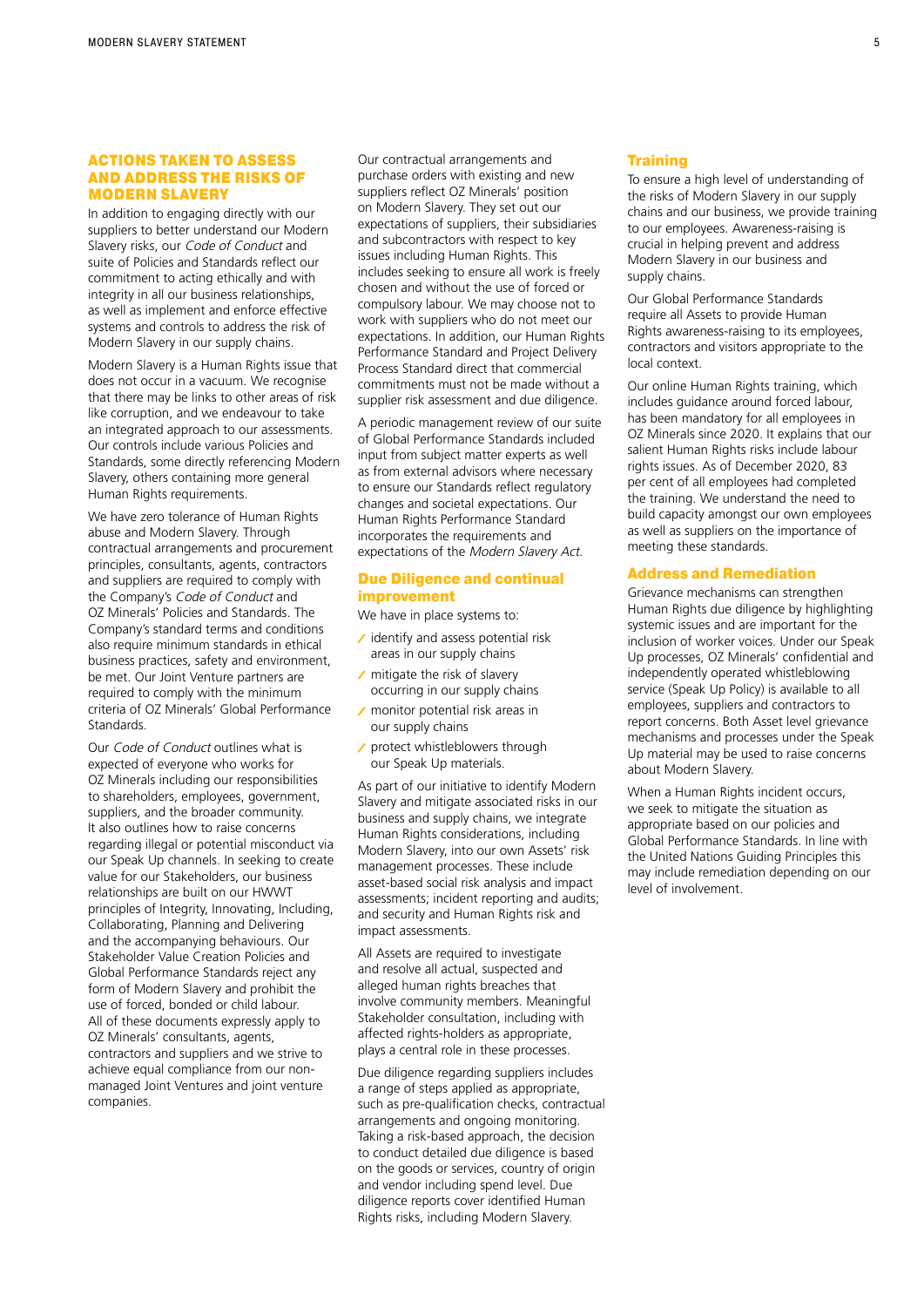#### HOW WE ASSESS THE EFFECTIVENESS OF OUR ACTIONS

This Statement outlines the steps we are taking to mitigate and address the risk of Modern Slavery and Human Rights abuses in our business or supply chains. We are not suggesting we have solved all challenges in this complex area. We believe that our Code of Conduct and suite of Policies, Standards and Specifications include important measures which will help us to progress our work. Several of our processes, including our Speak Up Policy, will help track our performance.

The Sustainability Committee of our Board monitors compliance with our Human Rights-related policies and standards. We recognise the benefits of multi-stakeholder collaboration and participate in a number of initiatives which provide important forums to discuss Modern Slavery.

OZ Minerals assesses the effectiveness of its actions by:

- ⁄regularly reviewing the actions OZ Minerals has taken
- **∕** monitoring the specific steps we have taken to assess and address Modern Slavery risks
- ⁄working with suppliers to understand how they are progressing any actions they have put in place to address Modern Slavery risks
- ⁄monitoring each Asset's and Function's performance against the OZ Minerals Stakeholder Value Creation Metrics of Modern Slavery Act Roadmap implementation and Number of incidents
- ⁄annual and sustainability reporting
- ⁄Sustainability Committee oversight and review juxtaposed with benchmarking to better understand our current management of modern slavery risks and opportunities to strengthen our approach.

#### **CONSULTATION**

OZ Minerals consulted with the other reporting entities covered by this Statement and together we consulted with the entities we own or control. For example, the Procurement teams cover each of the reporting entities, as do the policies outlined in 'Actions taken to assess and address the risks of Modern Slavery' above. Our governance framework outlined above applies across the company and its application was part of the consultation. We also communicated with suppliers to better understand their awareness of Modern Slavery risks and how they are managing any potential risks.

This Statement was also circulated to the executive team for comment prior to being considered by the Board of OZ Minerals for review and approval.

#### LOOKING FORWARD

In 2021 we will continue to embed mitigation of Modern Slavery risks into operational as well as supplier-driven processes. For our Assets this includes further integrating management of Modern Slavery risks into Asset-level processes. For our supply chains we will focus on collaborating with our suppliers to enhance their understanding of our expectations and continuing to drive compliance with our standards.

OZ Minerals will continue to join relevant domestic and international discussions to elevate transparency and build consistency and continuous improvement. We will also review our progress in increasing maturity of Modern Slavery readiness against benchmarking undertaken in 2020.

This Statement was approved by the OZ Minerals Limited Board of Directors on 17 February 2021.

llat

**Rebecca McGrath**  Chairman 17 February 2021

In Cl

**Andrew Cole**  Managing Director and CEO 17 February 2021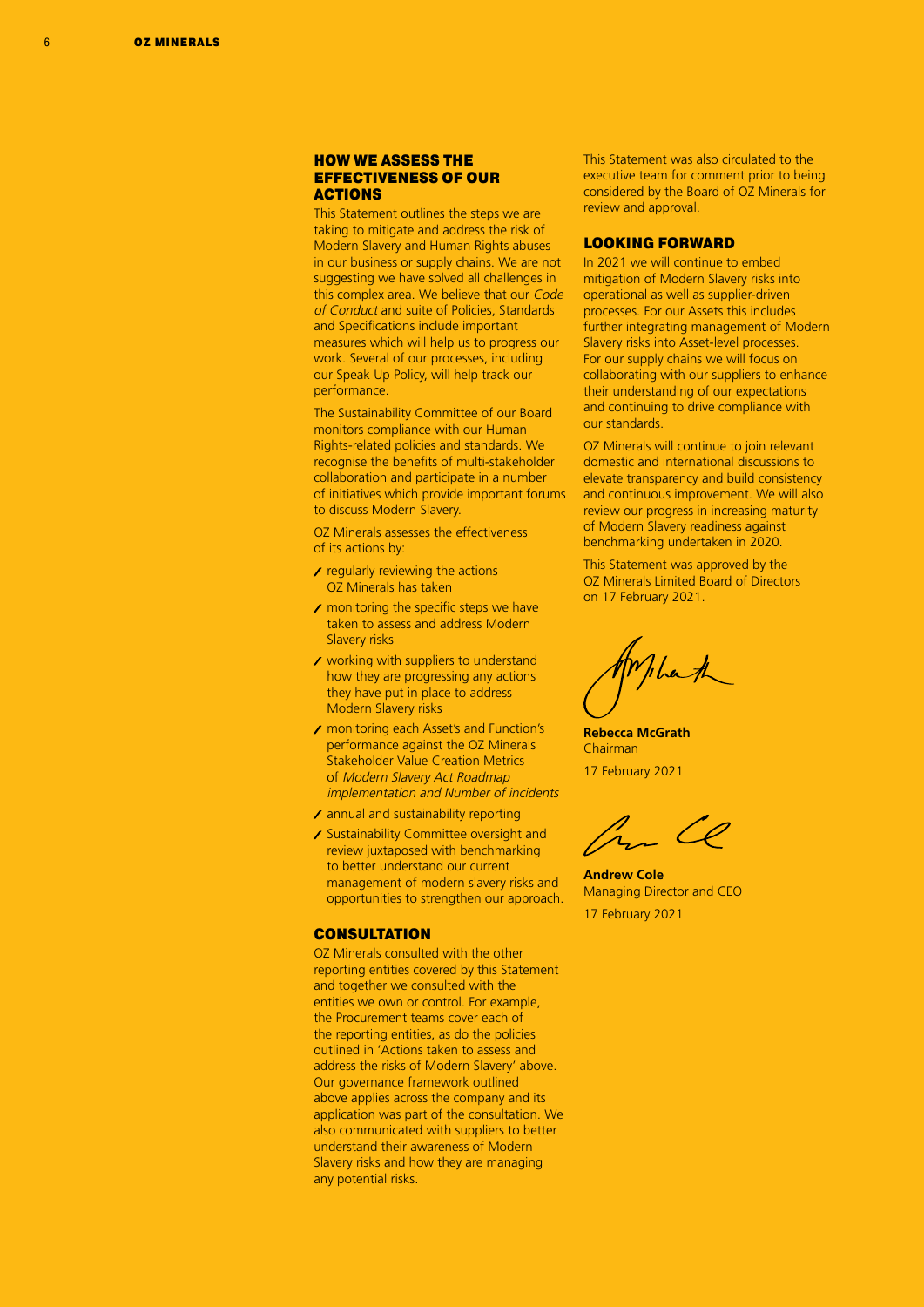